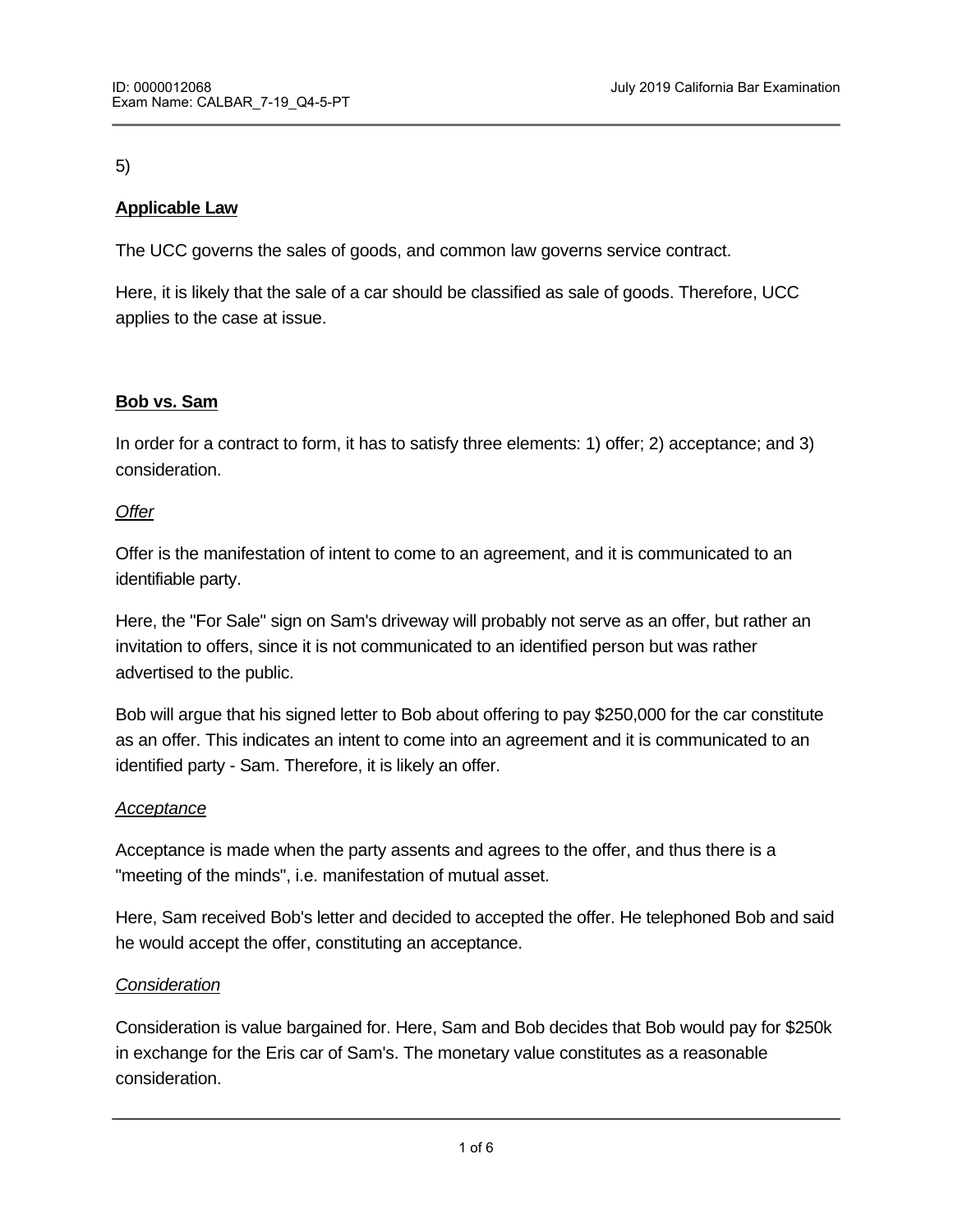## *Formation Defense: Statute of Frauds*

Statute of Frauds requires that any sale of goods with a value of more than \$500 should be in writing.

Here, the contract is for the value of \$250k, and Sam only agreed through telephone that he "accepted the offer." Nothing else suggests that both parties put down the agreement in writing.

Bob might argue that his signed offer letter was stipulated in writing and thus should satisfy such requirement. However, statute of fraud requires that the party who assented to and where claim is sought against should sign the agreement. Nothing in the facts suggests that Sam signed to the agreement or put it down in writing.

Therefore, it is likely that a contract between Sam and Bob is not validly formed because it does not satisfy the statute of frauds requirement.

## *Remedies*

Since there is no valid contract between Sam and Bob, compensatory damages based on a valid contract will likely not be available.

It is also not clear whether Bob has detrimentally relied on such contract and has thus suffered any injuries out of this.

However, Bob can still seek remedy from Sam's estate under the quasi-contract principle if Sam has been unjustly enriched. If Bob has paid the \$250k, he would be entitled a restitution of returning the \$250k payment.

# **Charlie vs. Sam**

Like mentioned earlier, in order to have a valid contract, there has to be a manifestation of mutual assent, which include offer and acceptance, and there has to be consideration as well.

## *Offer*

Advertisement alone does not serve as an offer. It usually serves as an invitation to offer. Here, Charlie saw the advertisement for Sam's Eris in a publication. This alone does not constitute an offer to sell.

## *Acceptance*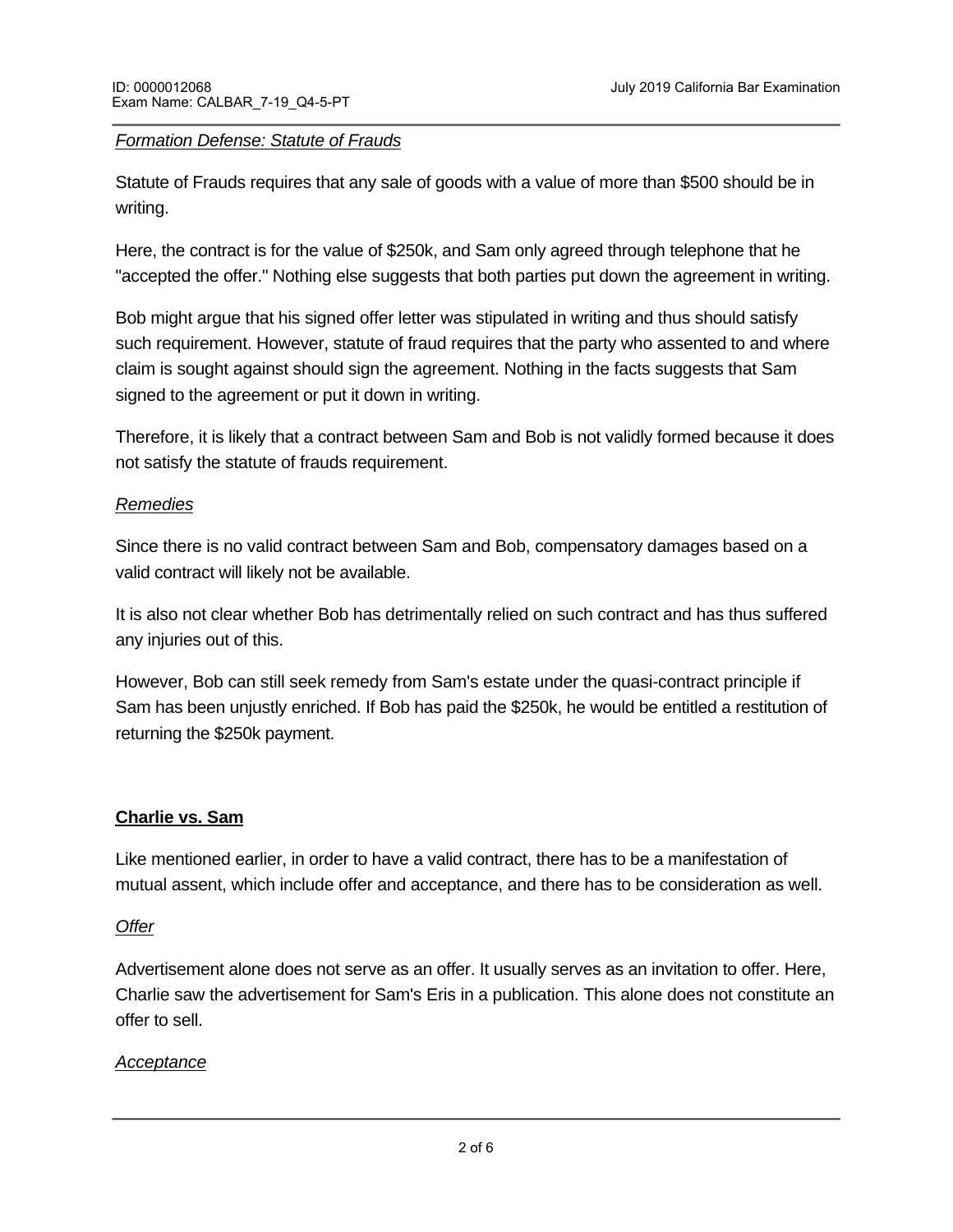Acceptance would have to be unequivocal, mere thinking or considering does not constitute as offer.

Further, the "mailbox rule" requires that an acceptance is made when it is placed into the mailbox.

The fact that Sam said he would "think about it" does not constitute as an acceptance right away as it does not communicate an assent to be bind by the contract.

However, when Charlie sent the written contract to Sam's home, and Sam signed it and placed it into the mailbox, this constituted as a valid offer. A contract is formed when the letter is dropped into the mailbox by Sam.

# *Consideration*

Here, Charlie offered to pay Sam \$300k in exchange for the car. There is a valid value bargained for. Thus it is a valid consideration.

Since there is valid offer, acceptance and consideration, a valid contract between Sam and Charlie is formed.

## Terms of Charlie and Sam's Contract

Under UCC, what terms are included in the contract would usually be related to whether parties are "merchants" or not.

Merchants are people who are in the business of selling goods of a kind, or whom by its title hold themselves as people who are in the business of selling goods of a kind.

Here, the facts seem to indicate that Sam only owns 1 car of the 1965 Eris automobile, and he does not hold himself as someone who's a merchant in selling antique cars. There is also no fact indicating that Charlie is a merchant either.

In addition, it seems that Sam received and accepted Charlie's offer right away without adding additional terms, therefore, the contract is formed with Charlie's written terms govern the contract.

## *Performance*

Here, Sam died and his estate Ned does not want to deliver Eris to Charlie anymore.

Ned might argue that contract obligations would cease after Sam died. However, this is an invalid argument as this does not serve as an defense for violation of contract.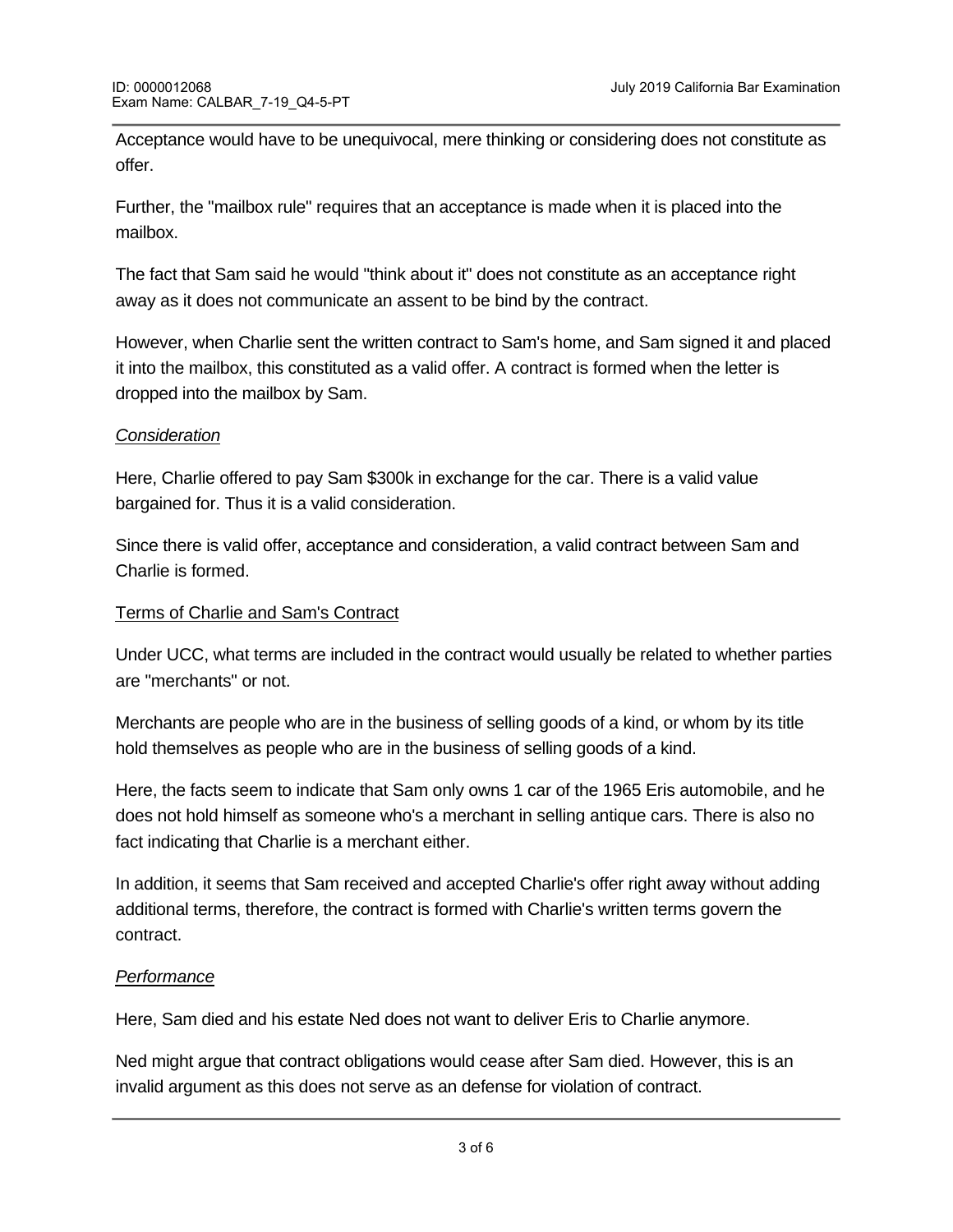Therefore, Ned should have the obligation to fulfill the contract with Charlie.

## *Remedies*

Specific Performance. A party can seek specific performance by asking the other party to perform under the contract. In order to seek specific performance, there has to be 1) a valid contract; 2) Conditions of plaintiff has been satisfied; 3) Inadequate Legal Remedies; 4) Feasibility by the court and 5) Defenses against specific performance do not stand

## *There is a valid contract*

Here, as demonstrated above, a contract between Sam and Charlie is valid.

## *Conditions of plaintiff has been satisfied*

Here, the fact patter did not say if Charlie has paid the \$300k already but it would seem reasonable for Charlie to pay under the valid contract and thus conditions of plaintiff has been satisfied.

## *Inadequate Legal Remedies*

There is inadequate legal remedies could apply when the defendant is insolvent, or when the underlying subject of the contract is unique and cannot be easily replaced.

Here, it is likely that Eris satisfies such requirement. It will be inadequate to seek legal remedies since Eris is one of a kind and only 500 of such cars exist.

# *Feasibility by the court*

Sometimes the court might find it not feasible the defendant is out of reach of is not within the jurisdiction. It is also prohibited when the underlying subject of the contract involves personal services.

It is not likely the case here, and thus court might find it feasible to enforce specific performance.

# *Defenses against specific performance*

Here, Sam's estate Ned might argue laches, which is that Charlie's claim is an undue delay and Sam and Ned suffered undue prejudice because of the delay. This is likely not the case here since Charlie timely brought up the suit.

It is also difficult for Ned to claim unclean hands since Charlie did not do anything at fault first.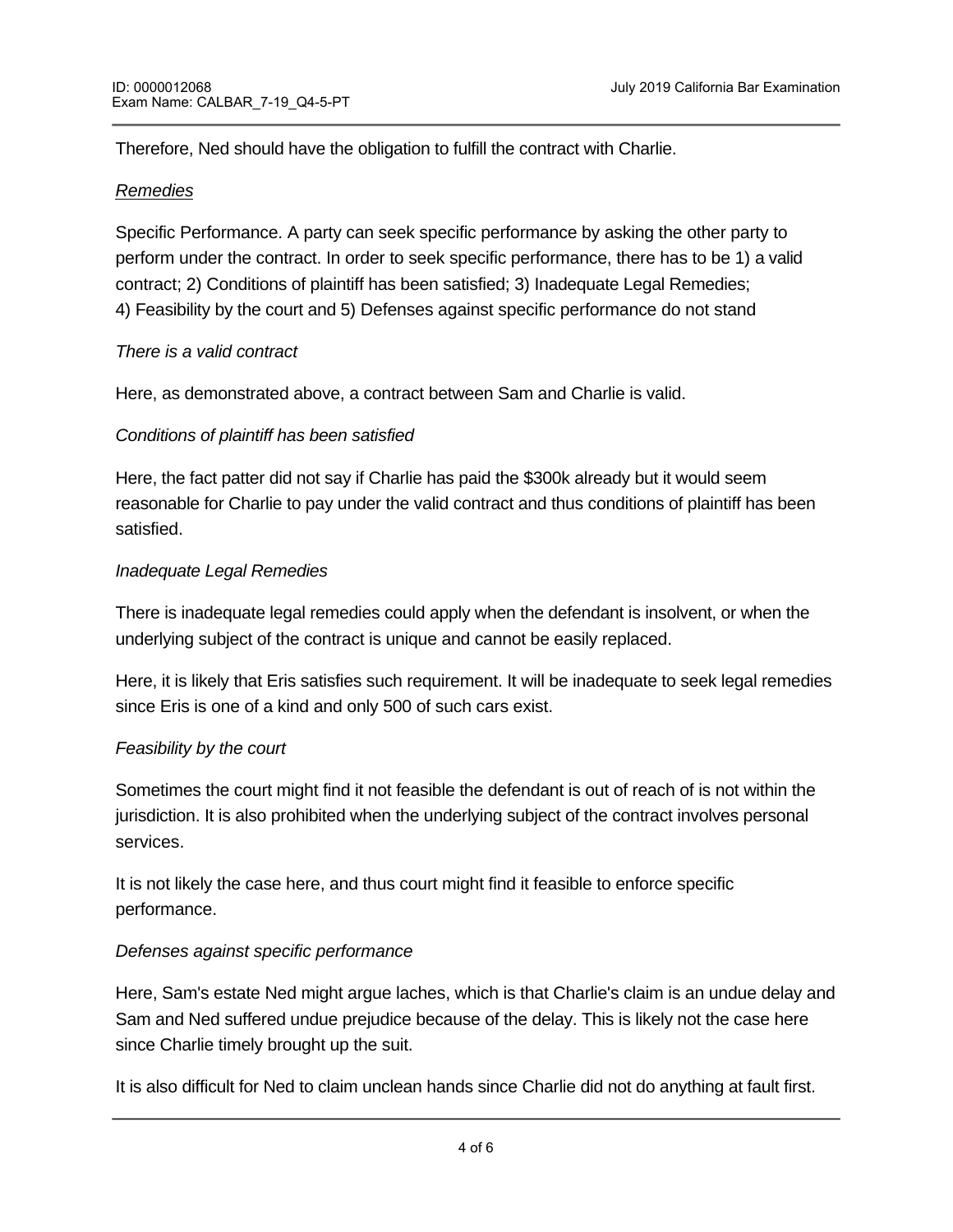Therefore, the court is likely to grant Charlie specific performance.

## **Art vs. Sam**

## *Contract formation*

Art and Sam has a valid written agreement where they both agreed to ask Art be Sam's agent and help sold Sam's car. There seems to be valid offer, acceptance and consideration and thus the contract between Art and Sam is formed.

## *Anticipatory Repudiation*

Anticipatory repudiation refers to the fact when one party, before the performance is due, unequivocally states that he will not perform the contract.

Here, Sam told Art unequivocally before Art has helped Sam sold his car that he would not perform under the contract. Therefore, it is anticipatory repudiation.

## *Damages re anticipatory repudiation*

<u> Australia Word Count = 1474, 1474, 1474, 1474, 1474, 1474, 1474, 1474, 1474, 1474, 1474, 1474, 1474, 1474, 14</u>

Art can seek the following damages regarding to Sam's anticipatory repudiation: 1) treat its contract as repudiated and sue right away; 2) urge performance; 3) suspend own performance, wait until the performance is due and sue for breach of contract; or 4) treat the contract as rescinded and relieve its own obligation under the contract.

Since Charlie bought the car because of the advertisement that Art placed on the publication, Art has fulfilled the agreement it had with Sam in which he helped with selling Sam's car. Therefore, Art is entitled to damages.

## *Liquidation damages*

Since a valid contract between Art and Sam is formed, Art is entitled to valid compensatory relief. The court will likely rule that the 10% sale price is a valid liquidation damage clause, since it is not too unreasonable and unconscionable, and it is based on the performance and obligations of parties under the contract.

The court is thus likely to rule the 10% sale price liquidation damage in the contract to be valid and thus, Art is entitled to be paid for \$30,000 of its commission.